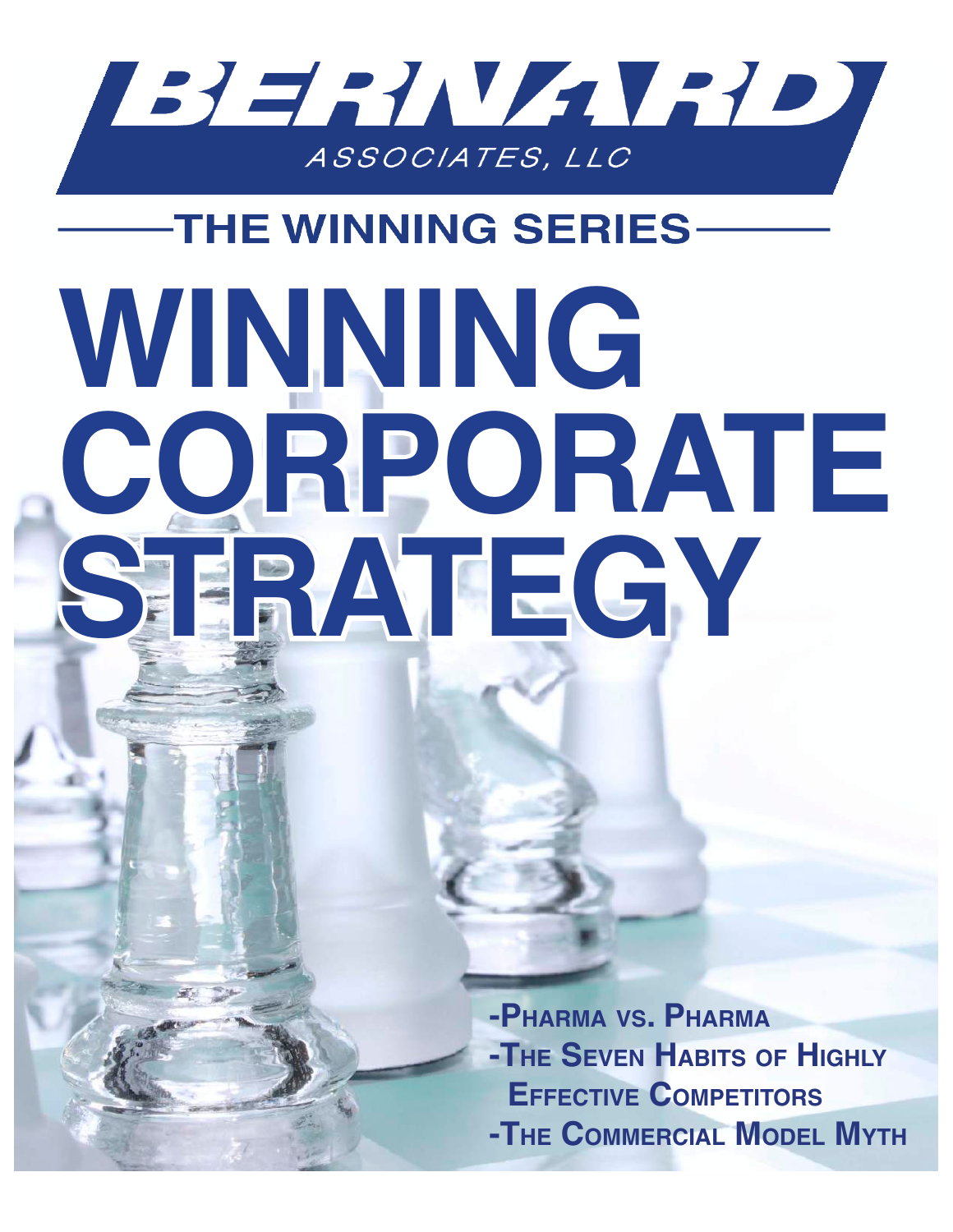

**HELPING CLIENTS WIN** 

## **Pharma vs. Pharma**

- Increasing numbers of low-cost and substitute products
- Intense cost pressures
- Falling prices and profits
- · Dramatically higher R&D costs
- Fewer new, innovative products
- High-quality products with little differentiation
- $\bullet$  Single-digit sales growth

These are characteristics of several key US industries: automobiles, telecommunications, manufacturing, apparel, airlines—and pharma. Like products. apparel, airlines-and pharma. Like industries go through lifecycle phases, and in recent years, pharma like the others, has matured into the Competitive Stage of its lifecycle. Most pharmaceutical executives understand the importance of product lifecycles for brand planning. Similarly, they need to recognize the drivers and implications of industry lifecycle stages. Moreover, understanding industry lifecycles can help companies anticipate and benefit from industry changes, ultimately providing a competitive edge in an increasingly competitive field.

#### **Industry LIfecycLes**

Most experts identify four industry lifecycle stages, though they vary a bit from industry to industry. For pharma, they can best be characterized as Commencement, Commercialization, Competition, and Commoditization.

The lifecycle curve typically takes the form of an S-curve (See Figure 1). The introductory stage is usually a relatively flat line, reflecting the challenges of gaining customer acceptance (Commencement). As customers appreciate and demand the product, explosive growth occurs (Commercialization). That growth eventually tapers off as customer segments become saturated (Competition). Ultimately, sales growth stops and begins to decline as cheaper substitutes and alternative products appear (Commoditization).

The US pharmaceutical industry-the world's largest, with more than \$286 billion in sales-is in the Competitive Stage. The tell-tale indicator? A relatively consistent decline in sales growth over the past decade from solid double digits to single digits. In 2007, US pharma's annual growth rate hit 3.8 percent, the lowest rate since 1961, when the Commercialization Stage began. Other characteristics of the Competitive Stage: increasing marketing and R&D costs, more sophisticated buyers, greater competition, and decreasing profits.

#### **drIvIng forces**

Industries mature at different rates, depending on market- and industry-specific forces. Using Harvard professor Michael Porter's Competitive Structural Analysis Model we can identify five forces catalyzing pharma's transition to the Competitive Stage.

#### **reduced r&d productIvIty**

The industry's impressive run of developing new products peaked in 1996, when FDA approved a record 53 new molecular entities (NMEs). Over the past decade, pharma's pipelines have dried up: In 2007, only 17 NMEs were approved, though the industry's R&D spend had doubled in the preceding decade. This past year, the US branded pharmaceutical industry launched fewer products than in any of the past 30 years. The lack of new, truly innovative products is the root cause of most of pharma's other difficulties,



**figure 1: four Lifecycle stages**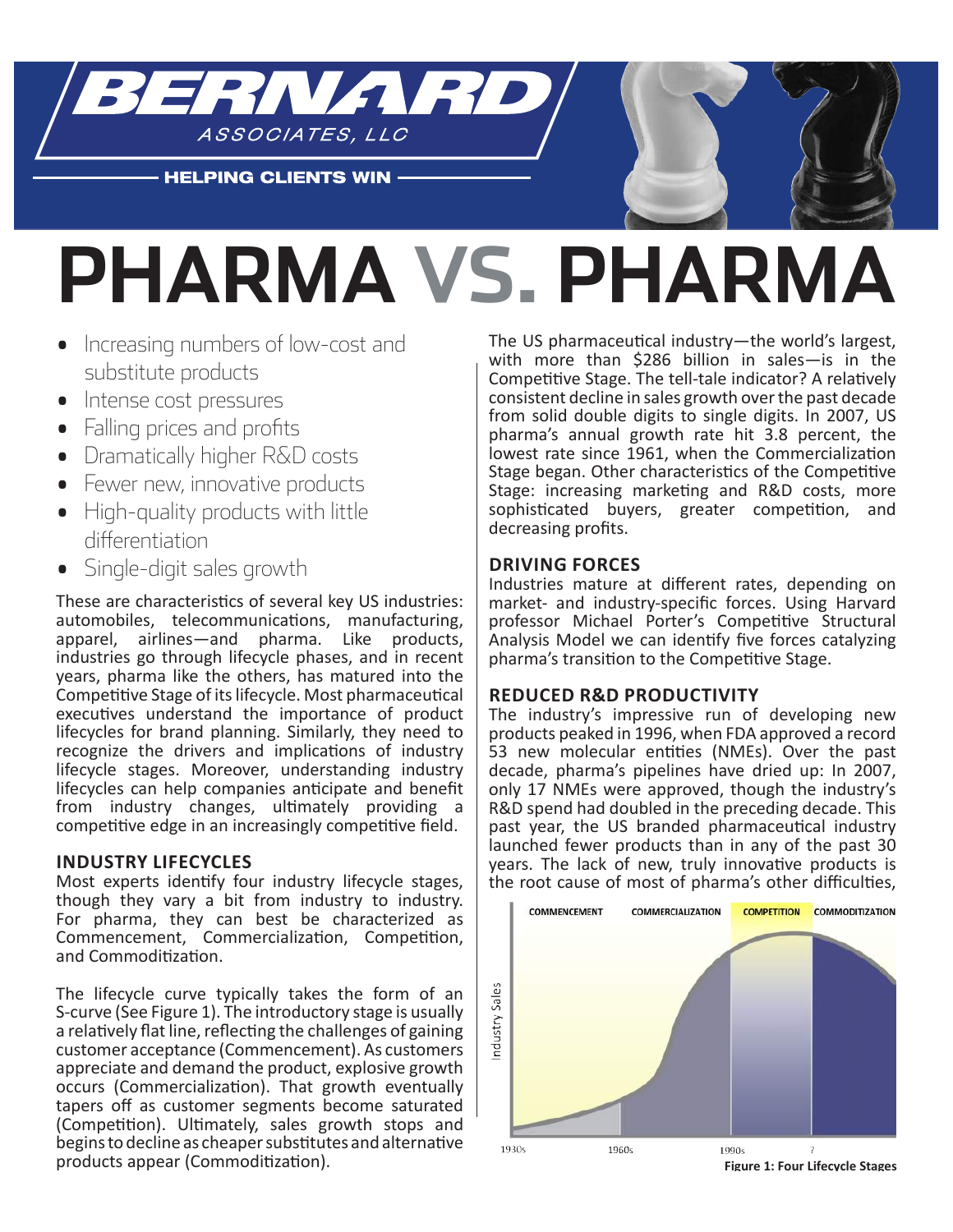inciuding greater generic penetration, nigner cost pressures, slowing sales growth, and reduced profitability.

#### **sophIstIcated payers focused on costs**

The increasing power of managed markets in the US has accelerated the transition into the Competitive Stage. Private and public payers have dramatically influenced the prescribing, pricing, and perception of branded drugs, while employing techniques such as restricted formularies, product tiers, and prior authorization to control their use. By forcing companies to compete for reimbursement access, managed care companies have negotiated dramatically lower prices for pharmaceutical products. Moreover, managed market entities have highlighted to consumers the high costs of branded products by introducing higher co-pays and more out-of-pocket payments for nonreimbursed products, resulting in additional pressure on drug costs.

#### **BRANDED AND GENERIC COMPETITION**

Twenty years ago, it typically took years for a branded competitor with a similar mechanism of action to enter the market; now it is not unusual to have multiple same-class competitors in that same period of time. In addition, the explosive growth of generics has left branded products with less than one-third of the US prescription market. Generic intrusion has been hastened by generic companies that aggressively challenge patents and increasingly bring their products to market even at risk of lawsuits. According to Urch Publishing, new generics will threaten more than \$100 billion of brand revenues in the United States and Europe in the period 2007 to 2011, with the most dramatic changes occurring in 2010-2012. The branded market has been further eroded by non-prescription options, including overthe-counter products and alternative therapies.

#### **IntensIfIed scrutIny and crItIcIsm of the Industry**

No other US industry has as many stakeholders as pharma. Virtually every American uses ethical drugs at some point in his or her life. A variety of healthcare professionals and other entities are involved in assessing, prescribing, distributing, managing, and dispensing pharmaceutical products. Numerous regulatory agencies regulate and monitor most aspects of the industry. Other government officials, policy-makers, and payers have direct or indirect oversight and influence. These and numerous other stakeholders, such as the media, lawyers, and politicians, have forced pharmaceutical companies to spend enormous amounts of time, money, and other resources in responding to their demands, resulting in reduced efficiencies, sales, and profitability.

#### **Intense competItIon for market share**

The lack of new products compels companies to rely

almost exclusively on existing markets and products. Regulatory restrictions have made it increasingly difficult to expand markets. Payers limit pharma's ability to raise prices, while patent challenges and generic products have reduced the duration of product exclusivity. Consequently, companies are left with only one real option to generate sales: grabbing market share from competitors.

#### **competItIve success factors**

How should companies respond to this pharma-eatpharma environment? Here are ten Competitive Success Factors for surviving and thriving in the Competitive Stage:

#### **1. COMPETITIVE CULTURE**

Companies in Competitive Stage industries such as consumer electronics and airlines must focus on competition and respond aggressively simply to survive. The vast majority of pharmaceutical companies have never experienced competition of this intensity and need to instill a much more competitive mindset in all levels of the organization. Executives should formulate and execute revised strategies for this new environment as soon as possible.

#### **2. organIzatIonaL competItIveness**

Increasing focus on competition requires changes in corporate structures, functions, and processes. Most pharma brand teams assign a single product manager, market researcher, or competitive intelligence professional, to be "in charge of" competition. More progressive companies, however, use multi-disciplinary groups, such as Competitive Centers of Excellence or full-time competitive teams, to handle such responsibilities. For example, some pharmaceutical companies deploy competitive counter-launch teams whose sole responsibility is to undermine and thwart competitive products up to two years prior to the competitor's launch. Companies should apply similar approaches to corporate competitive planning, with assigned, dedicated staff and regular meetings.

#### **3. competItIve pLannIng**

Most pharmaceutical product teams create only portions of competitive plans, such as competitive product market research and competitive product profiles. Relatively few brand teams conduct integrated, comprehensive competitive plans that synthesize findings and identify specific action steps based on competitive company and product profiles; competitive intelligence and research; customer analyses; stakeholder analyses; market and environmental analyses; and corporate profile relative to competitors. It is not enough just to prepare these plans: they need to be implemented, reviewed, revised, and regularly revisited.

Pharma executives should also prepare corporate competitive plans to anticipate and prepare for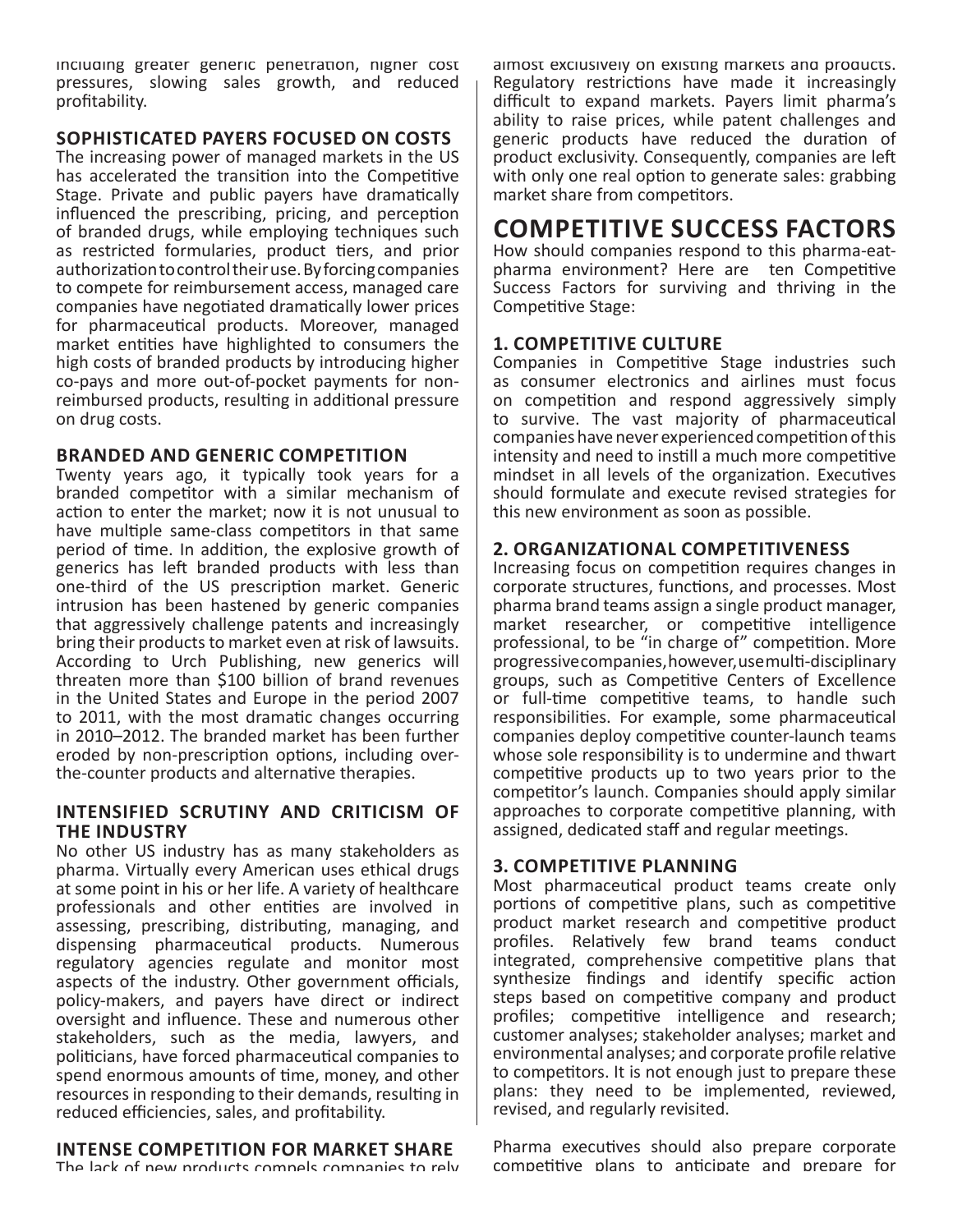changes in the proader environment. At minimum, executives should incorporate company competitive planning during annual strategic planning and budget review periods. Such plans help to identify potential competitive game-changers or wildcards, test market assumptions, and uncover potential blind spots.

#### **4. LAUNCH/COUNTER-LAUNCH**

The paucity of new products creates even greater pressure for a successful launch. Conversely, because of stagnating markets, competitors cannot afford to have a powerful new player penetrate their limited market space. Consequently, competitors will increasingly use counter-launch launch plans (CLPs) to preempt new competitors—particularly during the pre-launch phase when the new product is most vulnerable. For instance, Amgen to date has protected its multibilliondollar anemia franchise in the United States by filing a patent infringement lawsuit to prevent Roche from introducing its new agent Cera. Similarly, Bristol-Myers Squibb, makers of the blockbuster anti-clotting agent Plavix, has aggressively tried to pre-position Lilly's new competitor Effient. "The way I see it, if and when it is approved, [Effient] will be a niche product," BMS CFO Lamberto Andriatti recently told analysts.

#### **5. competItIve sImuLatIons**

Like sports teams, pharmaceutical companies should "scrimmage." Traditionally, pharma marketers have conducted business war games only when launching a product. In today's market, these exercises should be conducted at least annually. Companies should conduct a new version of war games called "competitive simulations." Competitive simulations are more realistic, engaging, and productive versions of war games that factor in not only physicians, payers, and consumers, but also other influential stakeholders.

Unlike traditional war games, which focus on physician promotions and detailing, competitive simulations are customized to test important strategic and tactical issues for a particular product and market. Simulations may be used to test the overall marketing plan or sections, such as payer strategies or communication plans. Most important, competitive simulations provide usable results, including specific action steps for going to market and winning.

#### **6. competItIve dIfferentIatIon**

In the Competitive Stage, the sheer number, intensity, and diversity of competitors compels companies to create unique, sustainable product and corporate positioning along several dimensions. For example, to enhance its ability to negotiate with governments and other large payers, Novartis has repositioned itself as a full-line healthcare products company by offering branded and generic pharmaceuticals, vaccines, and consumer healthcare products.

UTHER COMPANIES WILL SUCCEED IN THIS COMPETITIVE environment by focusing on a specific strategic market segment, geographic region, or disease state and serving that target more effectively and efficiently than its competitors. For example, Novo Nordisk achieves differentiation by focusing on all aspects of diabetes pharmacotherapy: a diverse portfolio of diabetes products, numerous product formulations, novel delivery systems, extensive diabetes education programs, strong stakeholder relationships, and global diabetes philanthropic initiatives.

#### **7. cost competItIveness**

In the Competitive Stage, it is particularly important to focus on payers, sophisticated repeat buyers who have the advantage of deciding among multiple competing brands. In today's market that means that competition shifts toward greater emphasis on cost and service.

This means that pharmaceutical companies must move aggressively to identify substantive ways to reduce costs. Companies have implemented techniques such as rationalizing R&D and product portfolios, revising processes, and raising employees' financial consciousness. Companies in other industries, such as Dell and Nike, have become "virtual companies," essentially outsourcing most functions. Over the past decade, pharma companies have increasingly moved in this direction by outsourcing manufacturing, distribution, clinical development, sales, marketing, IT, and even discovery. This approach not only makes companies more cost-efficient but also more responsive to customers and competitors.

#### **8. technoLogy competItIon**

In the Competitive Stage, companies have a much more difficult time discovering new products. Consequently, competition shifts from internal discovery to external licensing and partnering. Over the past decade, pharmaceutical companies have been forced not only to find new compounds but also to compete aggressively with their peers to gain access to those products. In a reversal from the Commercialization Stage, companies in this stage are now actively marketing to biopharmaceutical companies, academic institutions, and other organizations, sometimes participating in product "bake-offs" or auctions for attractive, often earlystage compounds. Companies are also competing for other types of technologies, such as genomics or nanotechnologies, to help expedite the discovery, development, or delivery of products.

#### **9. stakehoLder competItIon**

Stakeholders other than physicians and patientsvarious healthcare professionals, regulators, consumers, the media, politicians, distributors, and patient advocacy groups-are increasingly influencing the adoption. utilization. pricing. and perception of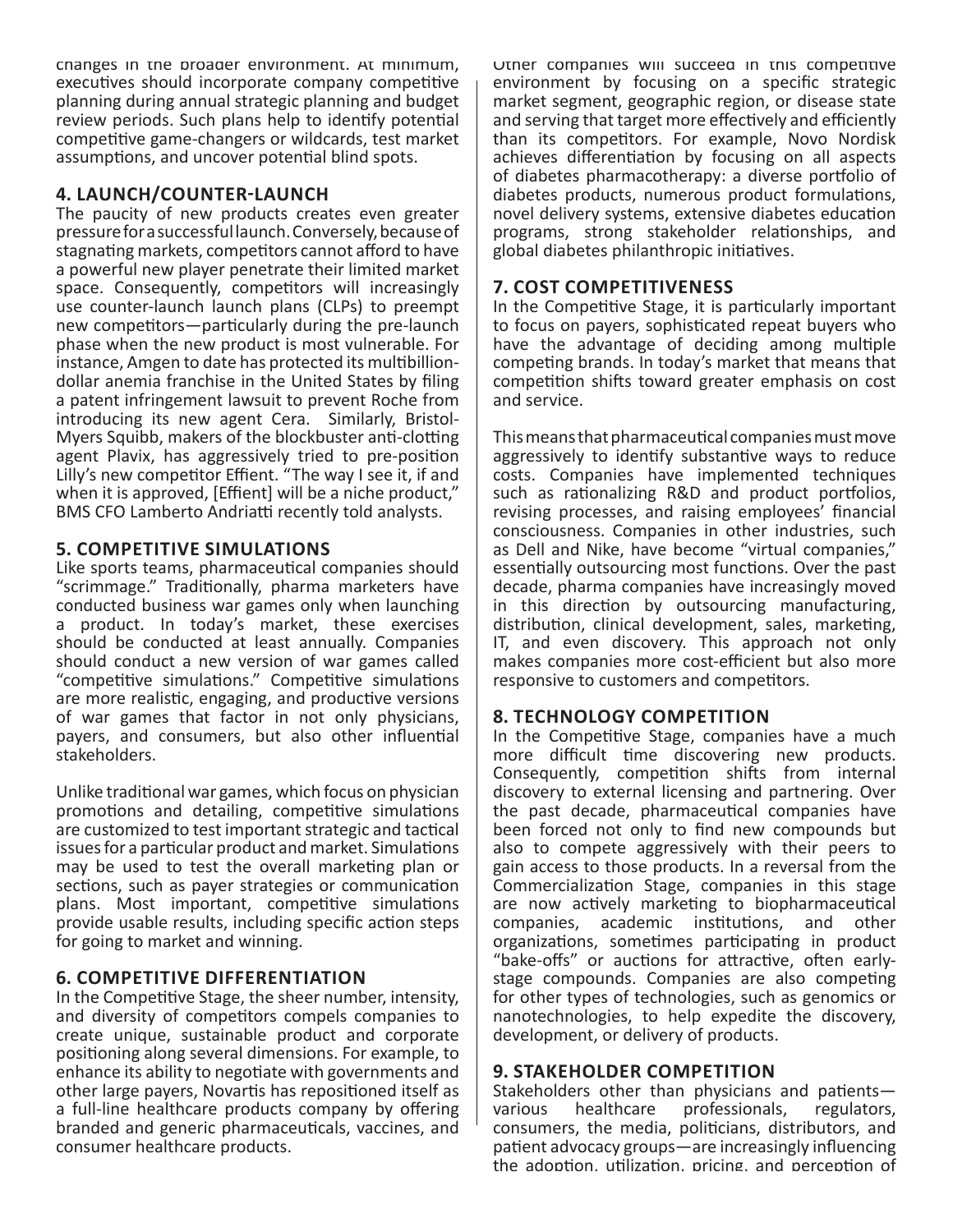crugs, what s more, companies are compeπing among themselves for the influence and support of these key constituents. Forward-thinking companies have developed strategic stakeholder leader (SSL) plans, similar to those developed for key opinion leaders, to gain competitive advantage with these influencers.

#### **10. COMPETITION TRAINING**

Key staff members need to know how to analyze competitive products and companies, monitor competitive activities and signals, anticipate competitive moves, develop preemptive and defensive strategies, utilize best competitive practices, and take decisive action. Progressive companies have instituted competitive leadership forums, train-the-trainer programs, competitive case studies seminars, and a variety of other initiatives to provide professionals with the confidence and techniques to gain a competitive edge.

#### **deLayIng product commodItIzatIon**

The US pharmaceutical industry will remain in the Competitive Stage for the foreseeable future. Customer demand will remain high, especially with an aging population, but sales will peak in many established therapeutic areas as competitors and payers drive down prices and volume. While there is little chance of the industry reverting to the highgrowth cycle of an earlier era, there are opportunities to delay the next stage, the Commoditization Stage. In this end stage, pharmaceutical products become

nearly indistinguishable and customers buy primarily on price. Sales stagnate or decline as multiple competitors fight for shrinking branded markets. At this point, generic products could represent more than 80 percent of total prescription sales in the United States.

Slow-growing, price-constrained European markets are closer to this stage than the US market, while highgrowth, emerging markets such as China, India, and Brazil remain in the Commercialization Stage. One of the best ways for the pharmaceutical industry to stave off the Commoditization Stage is by developing new technologies and technology platforms that ensure the development of new, patent-protected products. For example, biotechnology is the driving force behind a wave of novel, high-priced, and high-value products. In fact, biologics are growing at a rate of 13 percent, four times the rate of traditional small molecules. There is significant hope that biotechnologies, genomic technologies, nanotechnologies, and other future technologies can help keep the US. pharmaceutical industry in the Competitive Stage.

Pharmaceutical executives and their companies are at a critical juncture as the industry confronts its Competitive Stage. Executives who can recognize these changes, respond strategically, and take preemptive action have an opportunity to win in this new competitive landscape. The most successful companies will be those that can transform as the industry itself transforms.

#### **characterIstIcs of the four stages of the pharma LIfe cycLe** What's past and what's to come, as pharma moves from the Competition stage to the Commoditization stage

| commoditization stage        |                              |                                        |                                        |                                                        |
|------------------------------|------------------------------|----------------------------------------|----------------------------------------|--------------------------------------------------------|
| <b>CHARACTERISTICS</b>       | COMMENCEMENT                 | COMMERCIALIZATION                      | <b>COMPETITION</b>                     | <b>COMMODITIZATION</b>                                 |
| Stakeholder<br><b>Demand</b> | Needs to be created          | Increasing                             | Very high                              | Decreasing as<br>buyers seek<br>substitutes            |
| <b>Sales</b>                 | Low sales volume             | Dramatic sales<br>increase             | Peak sales volume                      | Stagnant or<br>declining sales                         |
| <b>Growth rate</b>           | Minimal growth               | Double-digit<br>increases              | Single-digit or<br>stagnant growth     | Declining growth<br>rate                               |
| <b>Costs</b>                 | Significant startup<br>costs | Increasing R&D and<br>marketing costs  | Heavy R&D and<br>marketing costs       | <b>Reduced costs</b><br>with decreasing<br>investments |
| Competition                  | None/little                  | Increasing with<br>established players | Fierce with<br>numerous<br>competitors | Overwhelming with<br>low-cost/generic<br>offerings     |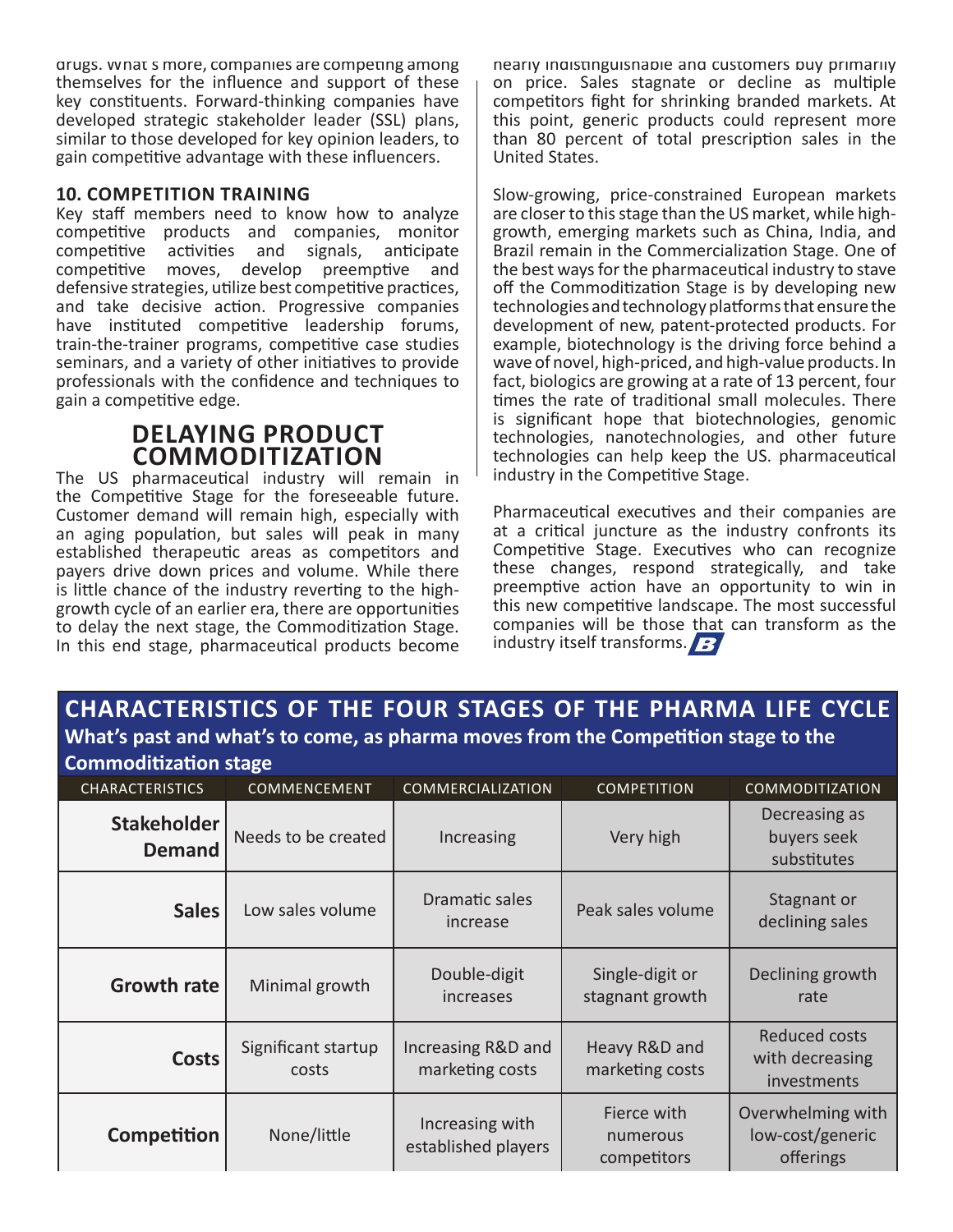

**HELPING CLIENTS WIN** 

## **The 7 habiTs of highly effecTive comPeTiTors**

Pharmaceutical Executive recently released its "12th Annual Pharmaceutical Industry Audit" which identifies how well companies advance shareholder value by evaluating eight benchmark corporate metrics. This audit ranked Novo Nordisk, Gilead Sciences, Biogen-Idec, Celgene, and Roche (in order) as the top five pharmaceutical companies. Bernard Associates conducted an analysis of these five industry stalwarts to identify seven habits that drive their success.

Biopharma's best companies provide valuable lessons for preparing, planning, and playing to win. Here's how:

#### **Commit To and Execute a Specialty mission**

In 1961, President John F. Kennedy announced the aspirational goal of landing the first man on the moon and tasked NASA with this mission. While visiting NASA Space Center in 1962, he asked a janitor what he was doing. The janitor responded, "I'm helping put a man on the moon, Mr. President." While many biopharmaceutical companies focus on a specialty area, highly effective competitors ("HECs") focus on a specialty mission. Since 1923, Novo Nordisk's employees from top to bottom have fervently committed to "preventing, treating, and ultimately curing diabetes." Novo's CEO Lars Sørensen exemplifies the evangelical leadership and zeal that characterizes such companies and ensures employee alignment to and execution of this mission: "We attract people that want to work for a company that sees itself as part of a solution and are not just working for the money to reward the shareholders but to make a difference." Novo currently treats 20 million diabetics by manufacturing over 50% of the world's insulin, including generic insulin which is sold in emerging economies and extremely poor countries. Gilead Sciences, Biogen-Idec, and Roche are similarly passionate about overcoming viral diseases, multiple sclerosis, and cancer, respectively.

#### **2 Knowingly Pursue and Develop the Best products**

HECs cleverly hunt for the best internal and external drug candidates and efficiently develop these compounds. They demonstrate exceptional scientific acumen, clinical judgment, and R&D leadership, the three top traits of successful R&D organizations according to a recent BCG 10-year analysis of 842 developmental molecules. Moreover, HECs knowingly pursue compounds that their rivals might consider irrational gambles. For example, Gilead in 2011 took a seemingly huge risk by acquiring Pharmasset and its lead Hepatitis C ("HCV") antiviral compound sofosbuvir for \$11 billion, the "largest deal ever for a company with no products in late stage development and valued at a 98% premium to its previous closing price," according to FirstWord Pharma. Sofosbuvir was considered particularly risky compound since previous NS5B polymerase inhibitors for HCV had failed clinical development.

In fact, Gilead's senior leadership - including three top executives with science Ph.D.'s and over twenty years' experience at the company  $-$  made a very shrewd scientific and strategic decision. The company relied on its leading anti-viral research experts and knowledge of nucleotides from its HIV research to place a huge bet that so far appears to have paid off. The FDA last month approved sofosbuvir under the brand name "Sovaldi," and FactSet Research Systems projects annual sales of the drug to reach \$6.4 billion by 2017. Gilead exhibited the audit's highest "Enterprise Value Growth" measure for its unmatched operational affirianry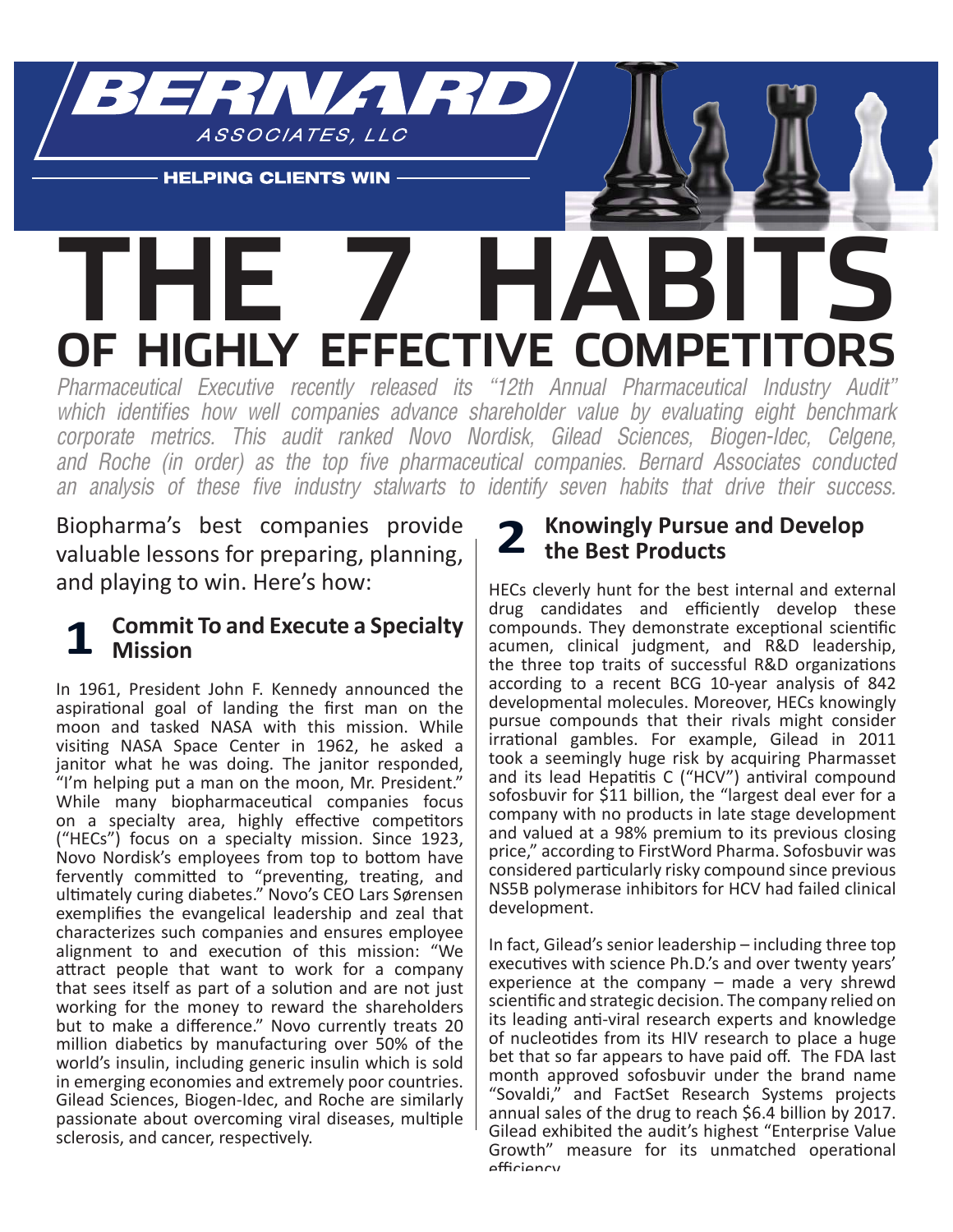Similariy, Ceigene took a big strategic risk by developing a derivative of the notorious drug Thalidomide into the \$4 billion blockbuster Revlimid for multiple myeloma. Not resting on its laurels, Celgene has emerged as "biotech's shrewdest, nimblest dealmaker" which is "fast building the biotech industry's best network of partnerships with innovators," proclaims Xconomy Biotech Editor Luke Timmerman. The company has acquired strategic players such as Pharmion and Abraxis Bioscience; partnered with many IPO companies such as Epizyme and Agios Pharmaceuticals; and invested in "some of the best venture-backed companies in the hottest areas of biomedicine," including epigenetics, immunotherapy, and regenerative medicine. According to Celgene's SVP Business Development George Golumbeski, "We tend to be looking for things that could be transformative, truly step-ahead therapies, not just incremental gains."

### **3 Win the pre-Launch phase**

Once HECs find their products, they are experts at launching them. These top competitors conduct election-style – not military-style -- launch campaigns and seek to win the "Pre-Launch Years" versus the traditional but belated "Launch Year." Novo's launch of GLP-1 diabetes agent Victoza demonstrated such extensive pre-market preparation. At an analysts meeting in 2010, Novo SVP Jakob Riis said, "We've also been very conscious about early on opting our resources and our preparedness to engage in ... 200,000 interactions last year of more than an hour's length with physicians globally explaining the science behind GLP-1" to maximize pre-launch awareness. Novo successfully counter-launched against Lilly's GLP-1 rivals Byetta and Bydureon, including stealing their thunder prior to the 2008 American Diabetes Association Meeting. The Journal of Managed Care Pharmacy highlighted Victoza's launch as a textbook case, saying the product "came to the market with unusually robust data demonstrating clinical comparative efficacy and safety," including head-tohead studies versus Byetta and other competitors. Despite being delayed by regulatory authorities, Victoza became a U.S. blockbuster within one year.

Biogen trumpeted its new MS therapy Tecfidera so much prior to its 2013 U.S. launch that analysts claimed there was "a bolus of patients in the queue ready to transition to therapy" with an estimated \$100 million in pent up demand which the Wall Street Journal reported "overwhelmed some pharmacies." Called the "holy mother of all launches" by ISI analyst Mark Shoenebaum, Tecfidera doubled analysts' first quarter projections and is expected to reach blockbuster status in 2014 and exceed \$5 billion annual global sales by 2018. First Word rates the launches of Tecfidera, Celgene's multiple myeloma agent Pomalyst, and Roche's breast cancer therapy

Kadcyla as the top three 2013 product launches outperforming analysts' consensus projections.

## **4 play their game**

HECs shape their specialty markets to force rivals to play their game. For example, Gilead shaped the HIV market to be a drug combination game based predominantly on its compounds. A relatively late player in the HIV space, the company in 2004 launched the two-drug fixed-dose drug ("FDC") Truvada and two years later the three-drug FDC Atriplia, consisting of Truvada and Bristol-Myers Squibb's Sustiva (efavirenz). Preferring to use all Gilead ingredients, the company in 2012 launched a four-drug, oncedaily single-tablet regimen nicknamed the "Quad" and branded as Stribild, which is projected to have 2015 sales exceeding \$3 billion.

Gilead is determined to dominate the HCV space using the same game plan: leverage its new agent Sovaldi as the backbone for first-line HCV therapy and fixeddosed combinations. As a testament to the company's competitiveness, Gilead has refused to collaborate with Bristol-Myers Squibb on co-development of a highly promising regimen featuring Sovaldi and BMS's drug daclatasvir; instead, Gilead has chosen to develop a similarly-effective HCV regimen featuring only Gilead products. Gilead's market-leading approach to drug combinations has transformed the HIV treatment paradigm and is likely to do the same in HCV.

## **5** Compete at Multiple Levels

HECs practice "Multi-Level Competition," the strategy of seeking to win not only with individual brands but also at the franchise, portfolio, and corporate levels. Roche wants to win with its HER2 breast cancer agent Herceptin, a \$5 billion brand; its emerging HER2 franchise which includes recently launched agents Perjeta and Kadcyla; its overall oncology portfolio which includes blockbusters Avastin and Rituxan as well as biomarkers and diagnostics; and to further enhance its industry-leading oncology reputation.

Similarly, Novo's diabetes portfolio offers multiple brands and franchises including basal, rapidacting, and premix insulins; GLP-1 agents including Victoza and soon other GLP-1 combinations; and a myriad of devices. For over two decades, Biogen has concentrated on Multiple Sclerosis, resulting in the industry's most robust MS franchise (Tysabri, Avonex, Fampyra, and Tecfidera) to help manage this debilitating disease across its continuum. Competing at multiple levels provides many advantages, including better stakeholder relationships, more product combination opportunities, and improved operating efficiencies. Not surprisingly, Novo and Roche held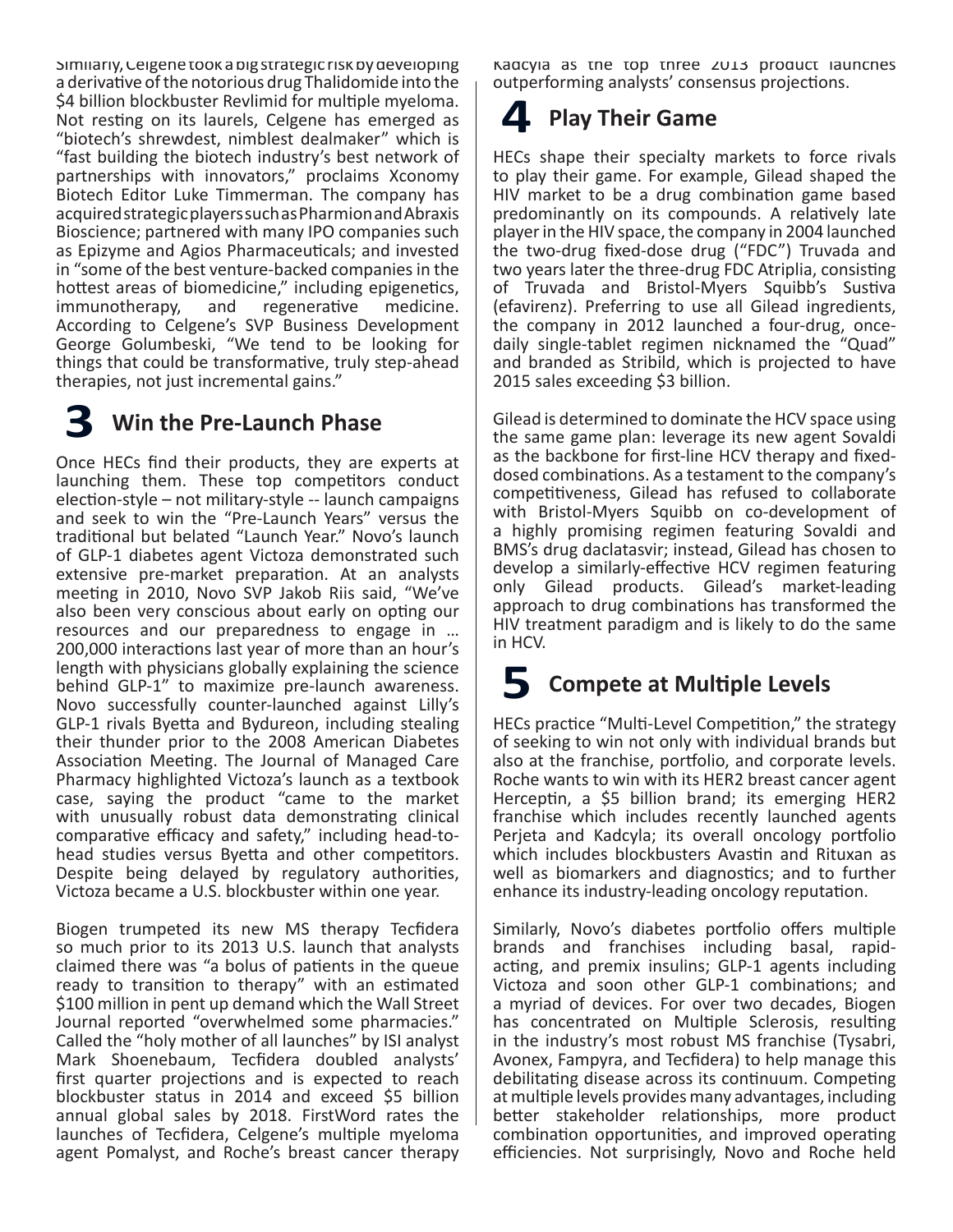τη το τορ τωο spots in the PE industry Audit of sales-toassets, a measure of corporate efficiency.

#### **6** Mitigate the Impact of Payers and  **generics**

In the industry's Competitive Lifecycle Stage, both payers and generics represent significant threats. HECs realize that payers are not only customers but also potential "budget competitors," often fighting for the same funds as biopharmaceutical companies. These payers use numerous tactics to control the access, pricing, reimbursement, utilization, and perception of innovative drugs, including leveraging generic competition. Roche has relied on innovation to address payers and generics. The company recently launched 2nd generation follow-on products Gazyva and Kadcyla for its aging blockbusters Rituxan and Herceptin, respectively. Kadcyla, which links Herceptin's antibody with ImmunoGen chemotherapy agent DM1, is one of 25 antibody-drug conjugates in the company's pipeline.

Celgene has also emphasized new product development with a three-pronged strategy: expand Revlimid, its core \$5 billion hematology-oncology agent, into new indications; develop new blockbusters such as apremilast for psoriasis and other indications; and build its early-stage pipeline through active dealmaking. These efforts have provided Celgene with a 90% pricing margin, the highest in the PE Industry Audit.

## *Seek to Dominate Their Market*

While many companies focus on specialty areas of unmet and growing therapeutic need, the most successful competitors seek to dominate and own their respective therapeutic areas. With an impressive portfolio of insulin and non-insulin products, Novo is the leading player in the burgeoning global diabetes market with a 27% global market share according to EvaluatePharma Research. Roche dominates oncology - the world's largest pharma market -- where it owns nearly one-third of all cancer product sales worldwide totaling \$22 billion. Roche markets the industry's three best-selling cancer brands and is poised to have five of the six best cancer sellers by 2018. Gilead is expected to capture 43% of all anti-viral sales by 2018 by owning the HIV area while challenging the HCV arena. Catapulted by its recently launched Tecfidera, Biogen will cast an increasingly dominant shadow over the MS market. The company is expected to grow from a 34% to a 50% share of the projected \$20 billion MS market by 2018.

In summary, highly effective competitors demonstrate three fundamental ways to win. They prepare to win by committing to a specialty market mission with the

right people and products. They plan to win by shaping their market and competing at multiple levels. They play to win by mastering the Pre-Launch, countering payers and generics, and seeking to dominate their competitors.





*Stan Bernard, MD, MBA is President of Bernard Associates, LLC, the global pharmaceutical industry's leading competition consulting firm for competitive simulations/war games 2.0,* competitive product launches and counter*launches, competitive strategy and action* planning, customized competitive workshops, *and competitive training. He can be reached at*  $SBernardMD@BernardAssociatesLLC.com$ .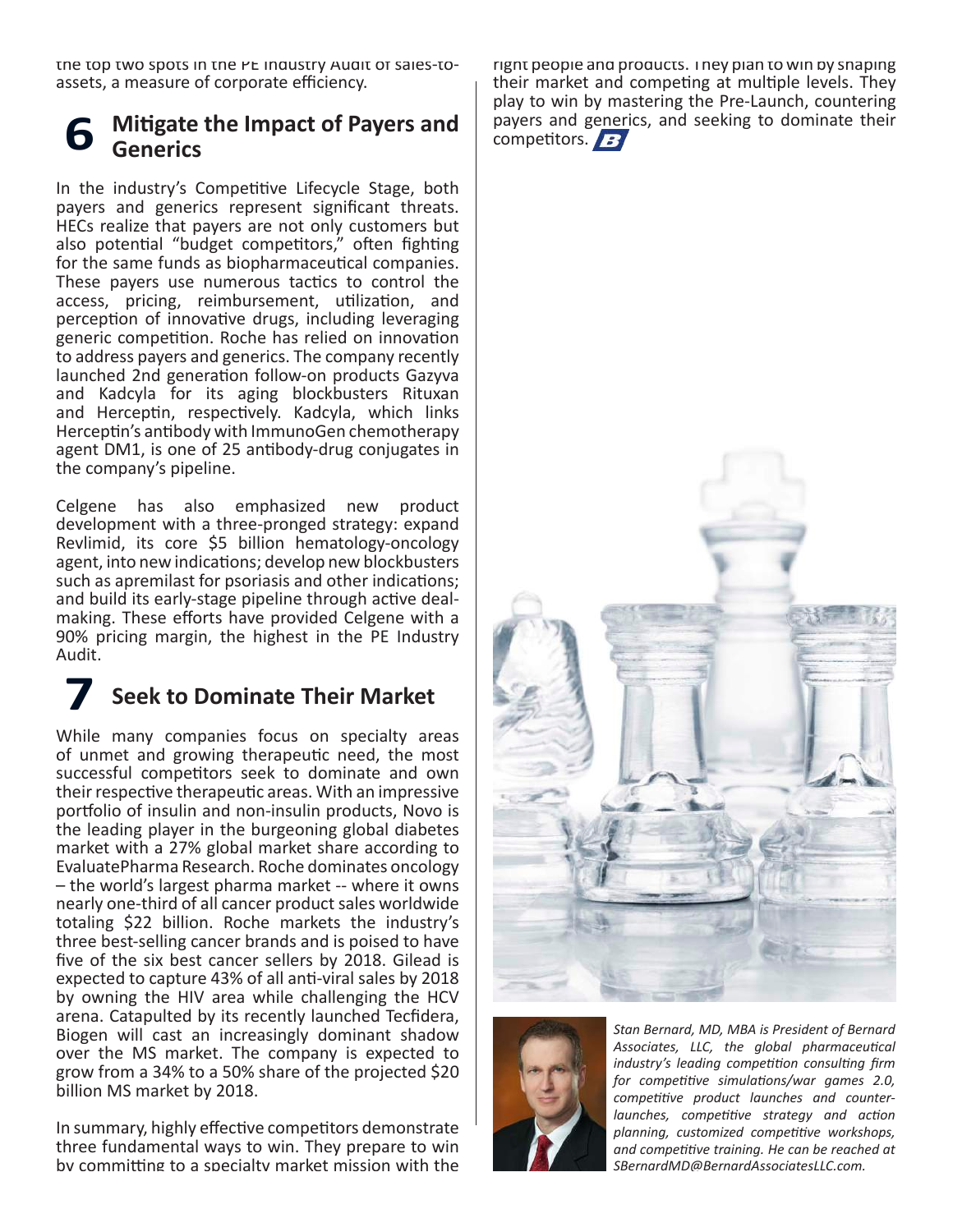

Pharma professionals need to find new competitive  $-$  not commercial  $$ models to succeed in the Competitive Stage of the industry's lifecycle.

## **The New commercial model myTh**

A recent Cegedim Relationship Management survey revealed that the number one concern of nearly three-quarters of pharmaceutical executives is the "Changing Commercial Business Model." Desperately seeking new commercial models, many executives have experimented with a myriad of approaches, including "corporate restructuring," "sales force realignments," "customer-centric account management," "multi-channel marketing," and "new emerging markets strategies." Unfortunately, these commercially-focused efforts were doomed to fail. Because the pharmaceutical industry has transitioned from the Commercial to the Competitive Stage of its lifecycle, companies seeking new commercial models in the Competitive Stage are fighting today's battles with yesterday's battle plans and weapons. Pharma companies need new competitive - not new commercial – models.

The industry's Commercial or Growth Stage extended from the 1960's to the 1990's. During that period, there were significant unmet clinical needs; many new products and indications; expanding markets; pricing flexibility; and relatively little competition. Numerous companies, products, and brand teams experienced double-digit sales growth resulting in many pharma "winners." However, that changed in the 1990's when the European and the U.S. markets transitioned from the Commercial Stage to the Competitive Stage of their lifecycle. This stage has been characterized by brutal competition among a countless number of brands, generics, and substitute products; significantly reduced R&D productivity resulting in fewer new products; more sophisticated payers focused on cost minimization; and increasing industry consolidation and contraction.

The transition to the Competitive Stage in the U.S. was marked by two key indicators; the peak number of new molecular entities (NMEs) in 1996; and the end of double digit sales growth in the late 1990's. IMS projects that the U.S. and European markets will have low single-digit grow rates ranging from 3-6 % and 1-4%, respectively, through 2014. While emerging markets remain in the growth or Commercial Stage," companies are recognizing the competitive challenges these markets represent for innovative brands, especially biologics and other higher-priced medicines.

Several industry CEO's have acknowledged this important lifecycle transition. In a 2008 PharmaVoice interview, Andrew Witty, CEO of GlaxoSmithKline said, "The environment we find ourselves in as a pharmaceutical company is so different from seven or eight years ago that it is almost unrecognizable." In the same year, then-CEO of Merck Richard Clark stated in a corporate press release that, "Next year will continue to be a period of fundamental transformation that establishes Merck as a different competitor for the next decade....This new Merck will be built for the new era that our industry has entered."

In this environment, companies need a new competitive model to outperform rivals and thrive in these challenging conditions.

#### Here are five examples of such models that *demonstrate winning approaches:*

**Technology Model:** Beginning with its majority ownership of biotechnology pioneer Genentech in 1990, Roche has leveraged its leadership in biotechnology -specifically monoclonal antibodies-to become the world's largest oncology company, with its \$20 billion in pharmaceutical sales representing one-third of the industry's total in this category. The company is the global leader in tissue-based cancer diagnostics and cancer therapeutics, including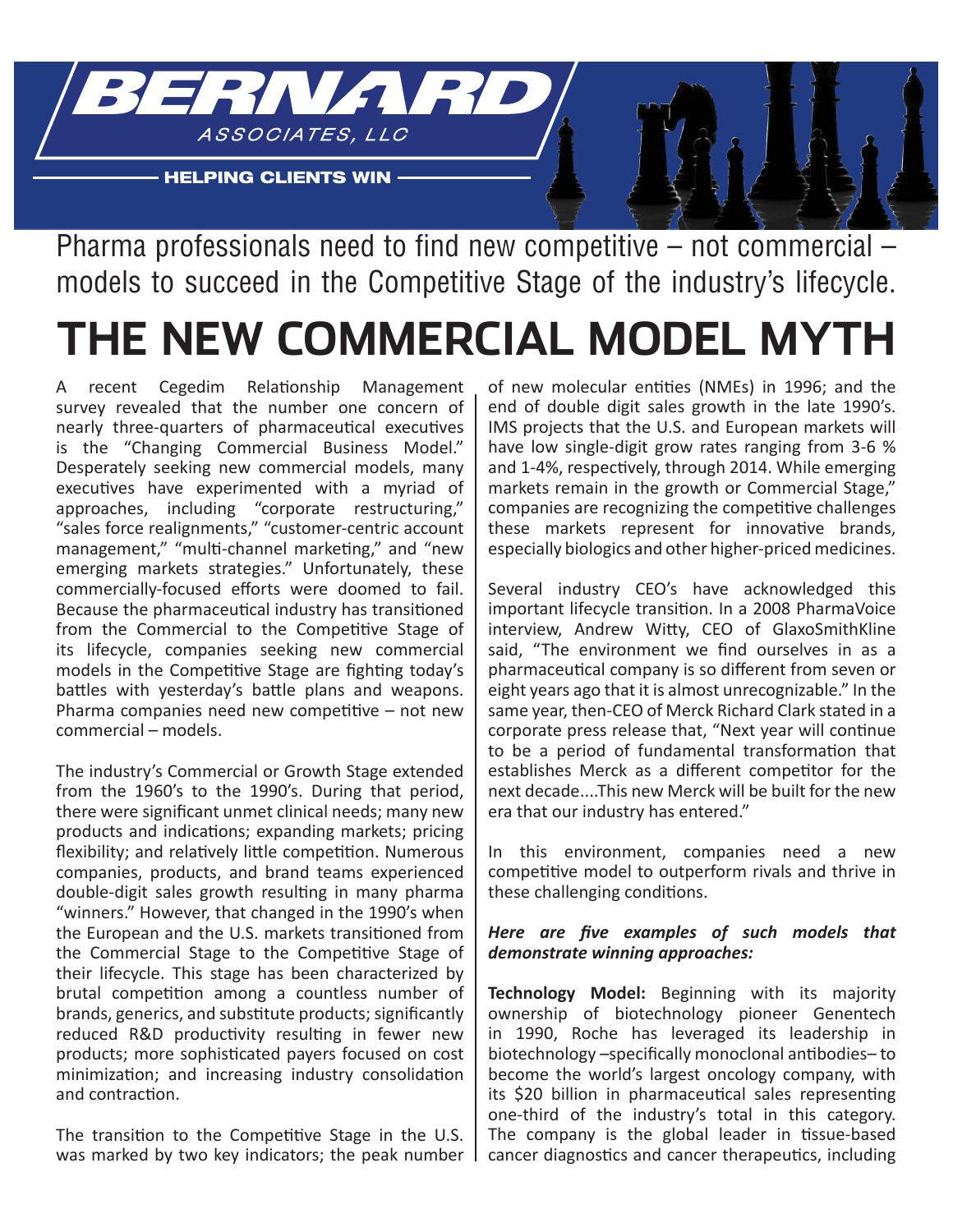DIOCKDUSTErs Hercepτin (Dreast cancer), Avasτin (colon and lung), and Rituxan (blood cancers). According to market research firm Evaluate Pharma, Roche is expected to dominant oncology, the industry's biggest therapeutic area, for at least the next five years.

**Diversification Model:** Beginning in the mid-1990s, Novartis adopted a "focused diversification portfolio" strategy by incorporating pharmaceuticals, vaccines, generics, and consumer health. Novartis invested in new areas of health care, such as generics and eye-care, highlighted by its \$52 billion acquisition of US eye-care company Alcon. According to CEO Joseph Jimenez, "A broad, diversified portfolio is going to become increasingly important as more and more payers look for low-cost generics and preventive vaccines as complements to innovative pharmaceuticals." By leveraging this unique competitive model, Novartis will generate sales exceeding \$60 billion and become the world's largest pharmaceutical company by 2017, according to First Word.

**Specialization Model:** Gilead Sciences (viral infections), Novo Nordisk (diabetes), and a number of other pharmaceutical companies have built dominating disease specialty companies. Gilead, the current leader in anti-HIV product sales, is expected to command over 40% share of the anti-viral market by 2018 by adding new Hepatitis C anti-viral agents. Similarly, Novo's insulin and non-insulin (Victoza) franchises will represent nearly 30% of the entire global diabetes market over the next five years. Such focused disease models offer numerous competitive advantages, including product portfolio co-positioning and segmentation; potential portfolio product combinations; enhanced corporate reputation and recognition; potential pricing and contracting leverage; substantive, longer-term relationships with key stakeholders, including regulators, thought leaders, and prescribers; and better business development and licensing opportunities. A 2011 Oliver Wyman study revealed that leading disease specialty companies complete 2.2 times more business development deals, achieve 70% higher development success rates, and generate 5.5 times more revenue than non-specialty companies.

**Execution Model:** Teva Pharmaceuticals has become the world's largest generic company by relentlessly focusing on better execution to outperform its rivals. Over the past fifteen years, the company has been the global leader in acquiring and integrating numerous generic manufacturers, including Taiya, Barr Pharmaceuticals, IVAX, Scios, Novopharma, Copley, and Ratiopharm, a pivotal European player for WHICH TEVA DEAT OUT PHIZEI, THE WORLD STARGEST PHARMA company. In the U.S., Teva routinely beats its generic rivals to market by filing Abbreviated New Drug Applications ("ANDAs") for its generic products much earlier and with fewer revisions than competitors. Teva has been an implementation innovator in supply chain management, information technology, and research and development. For example, Teva effectively developed its branded Multiple Sclerosis blockbuster Copaxone for one-fifth of the average cost of innovative products. The company is increasingly leveraging its efficiency model for developing and commercializing other innovative products as demonstrated by its recent investments in Cephalon and CureTech. Execution excellence has catapulted Teva this year into the top ten of global pharma companies, according to Evaluate Pharma.

Virtual Outsourcing Model: Several biopharma companies have adopted a competitive model characterized by a small number of full-time employees directing a virtual network of support vendors responsible for core corporate functions. In 2006, NPS Pharmaceuticals was a floundering, nearly bankrupt biopharma company with over 400 employees, a failed lead development product, and four research and operational facilities. New CEO Francois Nader dramatically transformed NPS into a virtual pharma company by outsourcing most of its non-core functions to third-parties. NPS closed all but one of its facilities, including its research laboratories and original headquarters in Salt Lake City, effectively eliminating the firm's discovery, manufacturing, and commercial operations. Nader slashed the workforce to 40 people and focused on the development of two key orphan drugs. Today, NPS is a thriving competitor which recently gained FDA and European approval of Gattex, a treatment for short bowel syndrome, and is submitting a Biologic License Application (BLA) to the FDA in the 2nd half of 2013 for Natpara, a novel treatment of adult hypoparathyroidism. The company recently regained the worldwide rights to these two products from Takeda, making the company a global player in the orphan diseases space. Similarly, Ferrokin Biosciences was a virtual pharma company comprised of seven home-based employees who for several years directed an outsourced group of 60 vendors and contractors developing a novel, once-daily, oral iron chelator for treating transfusional iron overload. In March, 2013, Shire Pharmaceuticals bought the highly successful virtual biotech company in a deal valued potentially at over \$300 million.